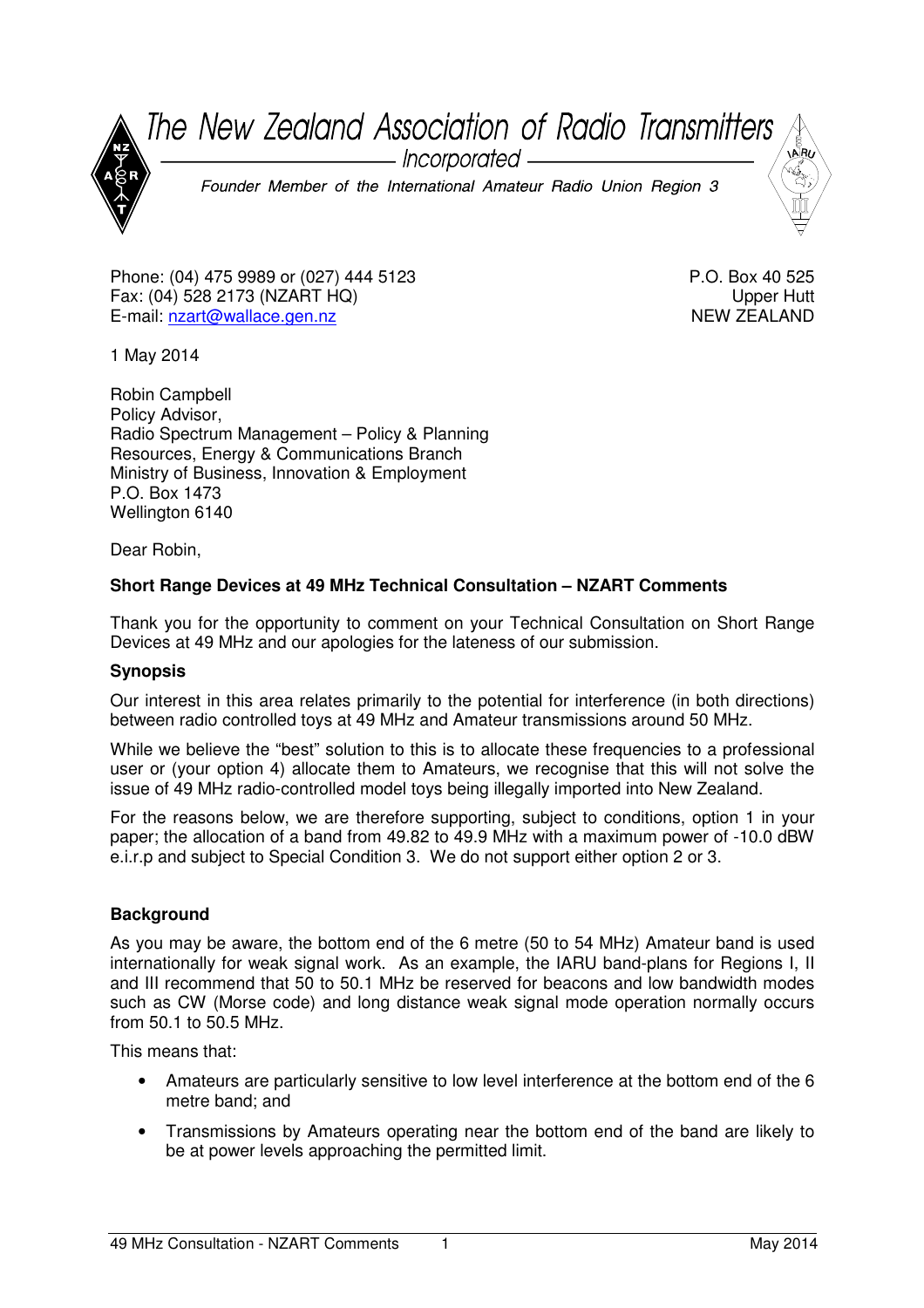While Amateurs generally coexist well with other **professional** users of the radio spectrum, we can see issues arising in relation to radio controlled toys at 49 MHz. Our experience with radio controlled toys is that the quality of the products varies markedly with the result that:

- Some radio control transmitters have very poor frequency stability, causing them to drift into frequencies assigned to other users ; and
- Some radio control receivers have very poor frequency stability and are very susceptible to overloading by signals well outside the frequency range for which they were designed<sup>1</sup>. Also, the design<sup>2</sup> of some of these receivers means that they radiate as well as receive signals.

The practical effect of this is that, unless appropriate mechanisms are put in place to police the quality of the radio frequency equipment used in imported toys, there is likely to be:

- increased interference to Amateurs; and
- a large number of unhappy radio controlled toy users who cannot understand why their recent purchases do not perform in the manner expected.

For these reasons, our preferred solution would be to either allocate these frequencies to a professional user (who is likely to use equipment of a reasonable quality) or allocate them to Amateurs (your option 4) to provide an (unused) guard band below 50 MHz.

We do, however, recognise the ongoing issue described in your paper - radio-controlled model toys that use 49 MHz (e.g. remote-controlled cars) are being imported into New Zealand despite the fact that there is no licence in place for these devices at this frequency.

## **Recommendation**

 $\overline{a}$ 

For the reasons outlined above, we believe that an appropriate solution is to allocate a section of 49 MHz spectrum as far as possible from 50 MHz for radio controlled toys and that Radio Spectrum Management rigorously police importers to ensure that the toys they are importing:

- will not radiate signals above 50MHz; and
- are adequately designed to reject high power adjacent frequency signals.

**We are therefore supporting, subject to the conditions above, Option 1 in your paper**; the allocation of a band from 49.82 to 49.9 MHz with a maximum power of -10.0 dBW e.i.r.p and subject to Special Condition 3. This option, we believe, has the following advantages:

- 1. With a top frequency 49.9 MHz, there is a low probability of a **properly designed** radio control transmitter drifting into the bottom end of the 6 metre Amateur band;
- 2. Similarly, with a 100 kHz gap between the bottom of the 6 metre Amateur band and the top of the proposed radio control band, there is a low probability of Amateur transmissions causing issues with **properly designed** radio control receivers.
- 3. By making an allocation at 49 MHz, RSM will be in a position to influence responsible importers to only bring in radio controlled toys that meet the frequency and other standards for the band.

<sup>&</sup>lt;sup>1</sup> A similar problem occurs at 430 MHz where Amateur signals well outside the frequency range allocated to car remote locking systems can, due to the poor selectivity of the receivers in some vehicles, prevent drivers from unlocking their doors remotely.

 $2<sup>2</sup>$  It is understood some radio controlled toys use super-regenerative receivers which tend to be unstable and to radiate strong signals.